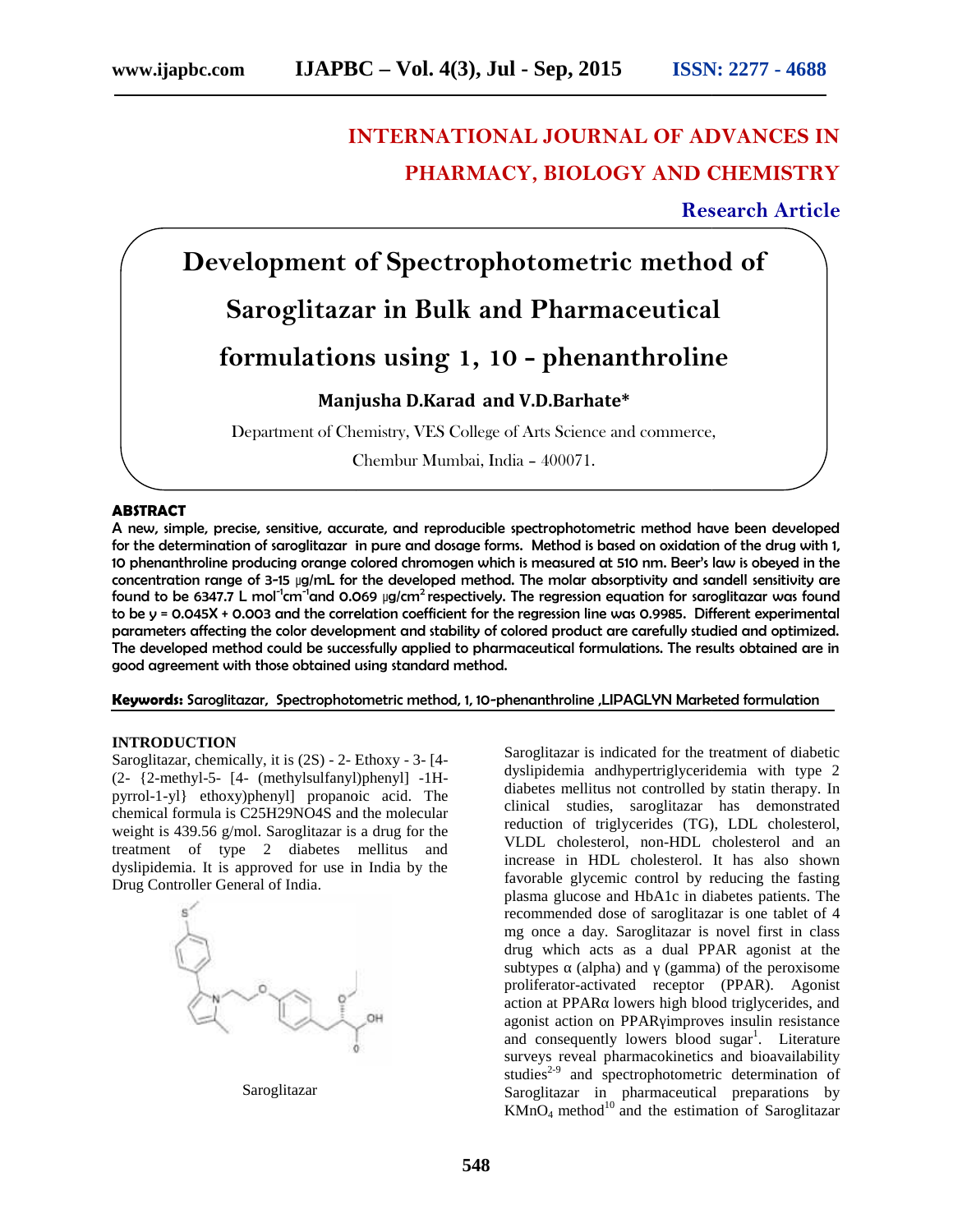in bulk and pharmaceutical dosage form by Rp-  $HPLC<sup>11</sup>$ . In present investigation we developed simple accurate, precise and validated method for determination of Saroglitazar in pharmaceutical preparations

#### **EXPERIMENTAL**

#### **Instrumentation**

An ELICO SL-159 model, 2nm high resolution, double beam, 1cm length quartz coated optics and a Wavelength range of 190-1100nm. High stability, linearity, precision of instrument is used for all the spectral measurements. All chemicals and reagents used in the analysis are of analytical grade and doubly distilled water is used for the preparation of all the solutions.

## **Materials and Methods**

#### **Preparation of Standard solution of drug**

An accurately weighed 4 mg of Saroglitazar is dissolved in 25 ml of ethanol .The final volume is adjusted with 50% ethanol to 50ml in standard flask.

#### **Preparation of Reagents**

 $0.241\%$ (w/v) Fe (III) solution is prepared by dissolving 241mg of anhydrous ferric ammonium sulphate in 100mL of double distilled water, 0.991%  $(w/v)$  o-phenanthroline is prepared by dissolving 991mg of the reagent in 100mL of alcohol and 0.15% (v/v) O-phosphoric acid solution is prepared by diluting 0.15 mL of laboratory reagent (AR Grade) of o-phosphoric acid to 100mL with distilled water.

#### **Experimental Procedure**

Different portions (1.0- 5.0mL, 75µg/mL) of standard Saroglitazar solution is delivered into a series of 25mL calibrated standard flask and then 1.0 mL of 5.0x10<sup>-3</sup>M of Fe (III) solution, 1.0mL of  $5.0x10^{-2}M$ o-phenanthroline are added successively. The total volume in each flask is brought to 16mL with distilled water. The flasks are kept on a boiling water bath for 30minutes. The flasks are removed and cooled to room temperature.2.0mL of  $2.0x10^{-2}M$  of o-phosphoric acid is added and volume in each flask is made up to the mark with distilled water. The absorbance of the colored complex solution is measured after 5 minutes against a reagent blank prepared at 510nm (Fig.1). The amount of the Saroglitazar is computed from the appropriate calibration graph (Fig.2).

#### **Analysis of pharmaceutical sample**

Tablets powdered equivalent to  $\overline{4}$  mg of the drug is weighed accurately and transferred into 100ml beaker and shaken with 25 ml ethanol by following standard method. The standard solution is filtered into 50ml standard flask and volume is adjusted with 50% ethanol. Suitable aliquots of this solution used for the determination of Saroglitazar contents by procedure describe earlier.

#### **RESULTS AND DISCUSSION**

In order to test whether the colored product formed in this method adhere to Beer's law, the absorbance at maximum wavelength of a series of eight concentrations are plotted against concentration of the drug in µg/mL (Fig2). Beer's law is obeyed within the limits 3-15  $\mu$ g/mL of Saroglitazar, molar absorptivity and sandell sensitivity is found to be 6347.7L mol<sup>-1</sup> cm<sup>-1</sup> and 0.069  $\mu$ g /cm<sup>2</sup> .Regression analysis of the Beer's law plots at  $_{\text{max}}$  reveals a good correlation. The graphs show negligible intercept and are described by the regression equation  $y = 0.045X + 0.003$  (where Y is the absorbance of 1 cm layer, b is the slope, a is the intercept and C is the concentration of the measured solution in µg/mL). The high molar absorptivity of the resulting colored complex indicates the high sensitivity of the method.

To determine the accuracy of the method, three different amounts of drug sample within the linearity limits are prepared and analyzed by the developed method. The percent recoveries of the drug by this method is found to be within the range which indicates that the developed method is accurate. Variation from mean at 95% level confidence limit percent are calculated for the developed method. Optical characteristics, linear regression parameters, precision and accuracy of the proposed method is shown in Table-1. The method has been successfully applied for the determination of Saroglitazar in pharmaceutical preparations.

<sup>a</sup>Regression equation  $Y = a+bC$ , Where Y stands for absorbance and C is concentration in µg/mL <sup>b</sup>%Relative standard deviation is calculated for ten determination

The proposed method has been used for the analysis of Saroglitazar. The results obtained are comparable with standard method<sup>13</sup> (Table- 2).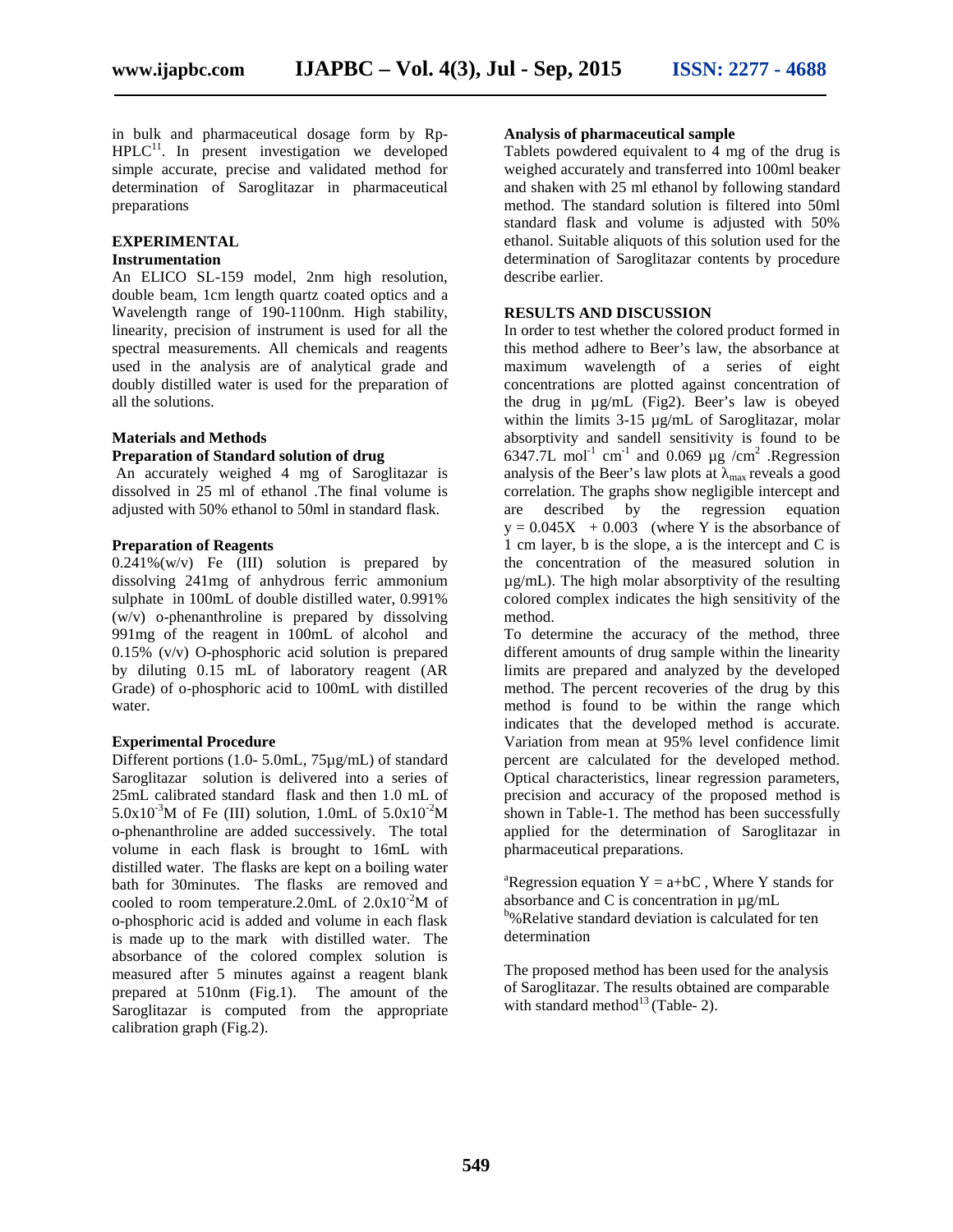

Unreacted Fe(III) + O-Phosphoric Acid --------> Fe(III)-O-phosphoric Acid Complex





#### **Scheme of coloured product**

Ferric salt converts into a ferrous salt upon oxidation and can be easily detected by the usual reagent o phenanthroline. The reduction product is tris complex of Fe (II), well known as ferroin. The colored product of the reaction is given above.

#### **CONCLUSIONS**

The developed method is simple, sensitive, accurate and reproducible. The developed method could be

successfully applied for determination of Saroglitazar in pharmaceutical formulations. The results obtained are in good agreement with those obtained by using standard method.

#### **ACKNOWLEDGEMENTS**

The authors are thankful to Principal VES College of Arts Science and commerce, Chembur for providing laboratory facilities**.**

| <b>Table-1</b>                                                                                |  |
|-----------------------------------------------------------------------------------------------|--|
| Optical characteristics, Regression parameters, Precision and Accuracy of the proposed method |  |

| Parameters                                                          | Method           |
|---------------------------------------------------------------------|------------------|
| Maximum Wavelength $_{\text{max}}$                                  | $510 \text{ nm}$ |
| Beer's Law Limits µg/mL                                             | $3.0 - 15$       |
| Sandell's Sensitivity ( $\mu$ g/cm <sup>2</sup> /0.0001 Absorbance) | 0.069            |
| Molar Absorptivity Lt/mole/cm                                       | 6347.7           |
| $Slope(b)^a$                                                        | 0.044            |
| Intercept $(a)^a$                                                   | 0.003            |
| Standard Deviation on intercept $(S_a)$                             | .0023            |
| Standard Deviation on slope $(S_b)$                                 | .0011            |
| Correlation Coefficient (r)                                         | 0.9985           |
| Standard Deviation (S)                                              | 5.869            |
| Variation from mean at 95% level confidence limit                   | ±4.195           |
| Limit of Detection $(LOD)\mu g/mL$                                  | 0.1711           |
| Limit of Quantification (LOQ)µg/mL                                  | 0.5185           |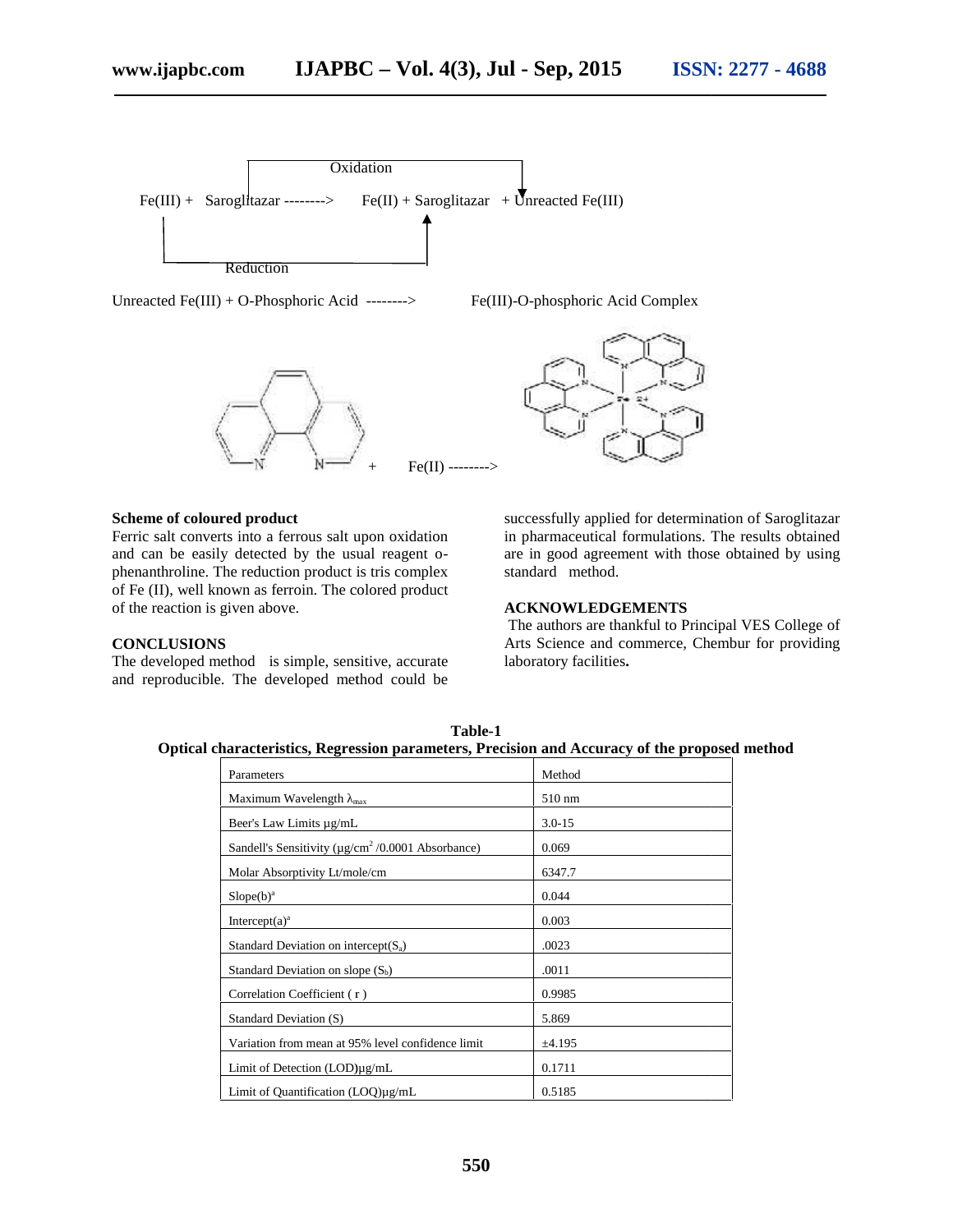| <b>Analysis of Pharmaceutical Formulations of Saroglitazar</b> |                       |                        |                                            |                                              |  |  |  |
|----------------------------------------------------------------|-----------------------|------------------------|--------------------------------------------|----------------------------------------------|--|--|--|
| Drug                                                           | Manufacturing company | Labelled<br>amount(mg) | *Amount found by<br>Proposed<br>Method(mg) | *Amount found by<br>Referrence<br>Method(mg) |  |  |  |
| Saroglitazar<br>LIPAGLYNMarketed<br>formulation                | Zydus cadila          | 4.0                    | 3.89                                       | 3.97                                         |  |  |  |

**Table 2**

\* Average of three determinations



**Fig 1 Absorption spectra of Saroglitazar with Fe (III) /O-PHEN**





**Linear plot of Saroglitazar with Fe (III)/O-PHEN .The calibration curve is found to be linear over the concentration range of 20-320ug/ml of Saroglitazar**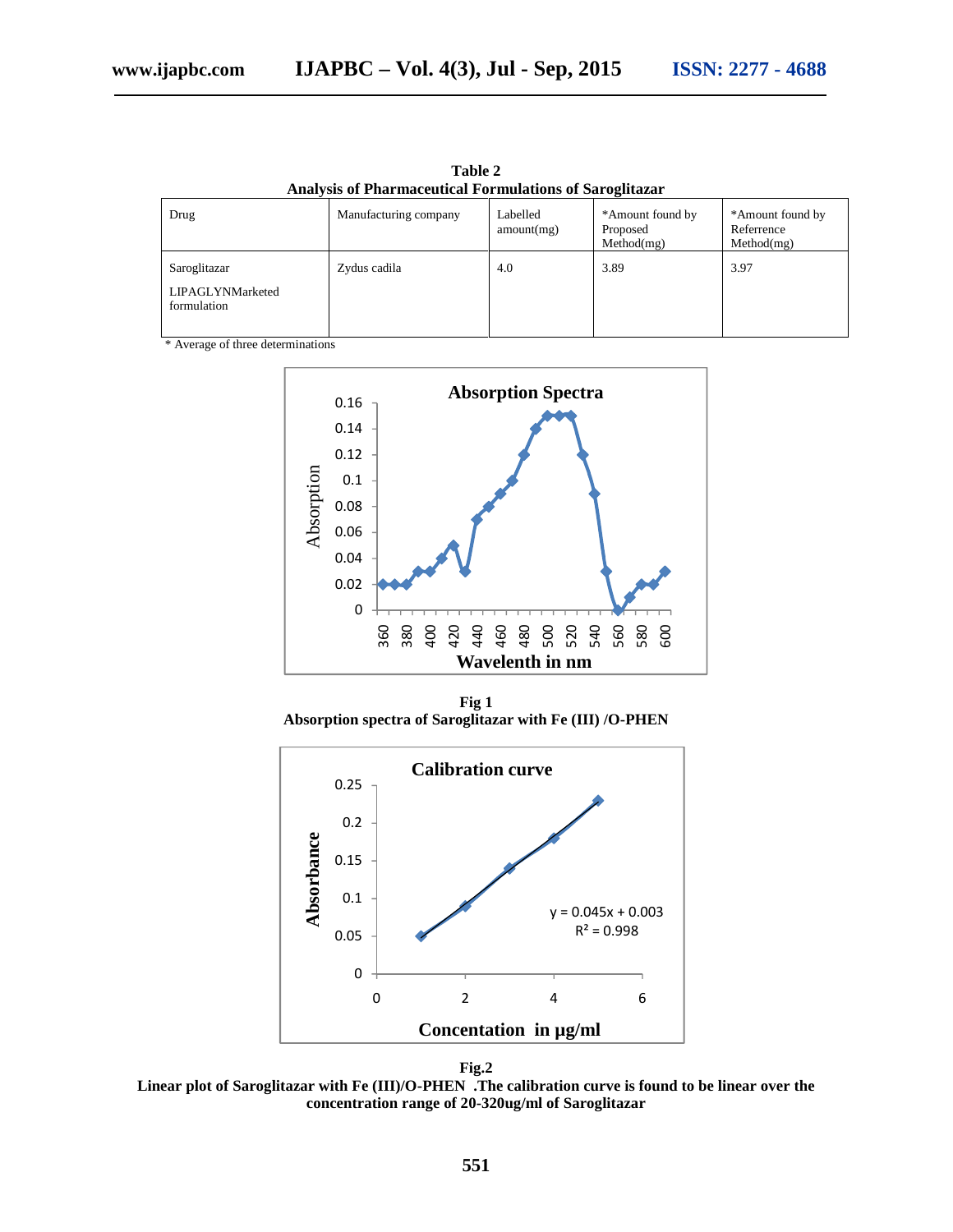



**Effect of heating time on absorbance of developed system . 25 minutes are sufficient for full colour development hence 30 minutes time is selected for further studies.**



**Fig.4**

**Effect of concentration of H3PO<sup>4</sup> on colour development.Absorbance remains constant after 0.015M concentration of H3PO4.Hence 0.02M H3PO<sup>4</sup> is usued for colour development and further studies.**



**Fig.5 Effect of concentration of 1,10 phenanthroline on absorbance of developed system.**